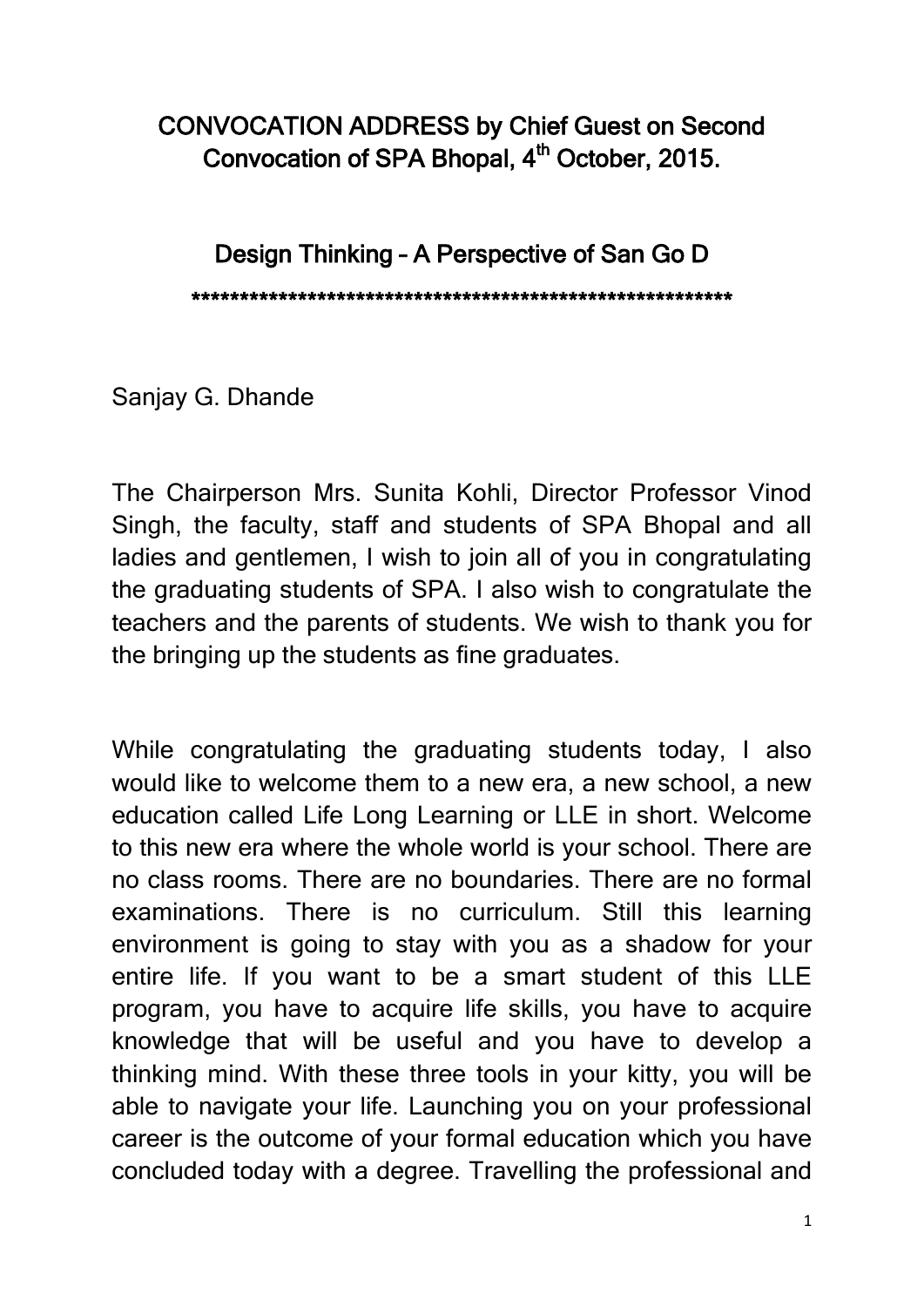personal journey from now onwards with these three tools in your kitty will be the aim of lifelong learning.

Fortunately, the formal education starts with lots of creativity and innovation. Recall your days in kindergarten or elementary school. The learning was fun and play. Slowly and slowly, the learning became the drudgery. When you come to college, the fun part is reduced and the boring part becomes more. In fact, they say that we have the left side of brain and the right side of brain. The right side is creative, imaginative and is able to do contemplation. This part of the brain is hardly developed in the formal education in schools and colleges. I do feel that design thinking requires the right side of the brain. The left side of the brain is more analytical and hence is developed through our formal education. What is more important is the balanced development of the brain. There is one thing that we learn from Mother Nature – balance. All natural things are in balance. This balance is the key element of life. It is also true that those who have developed a balance brain with both right and left parts will lead a successful and happy life.

The simple model of skill acquisition is to focus on the five sense organs of the body – eyes, ears, tongue, nose and touch. One should learn through sharp observations using eyes. One should be able to hear the right words and the right tune with our ears. After listening and comprehending well, one should be able to speak clearly with few words. One should be able to work with his or her hands. This skill set is one of the most important skills in the lifelong learning school. In order to navigate the journey of life, one should be able sense moment. Finally, in order to be sensitive to fellow human beings, one should be able to understand the feelings of others through touch sense. In other words, if one is able to sharpen all the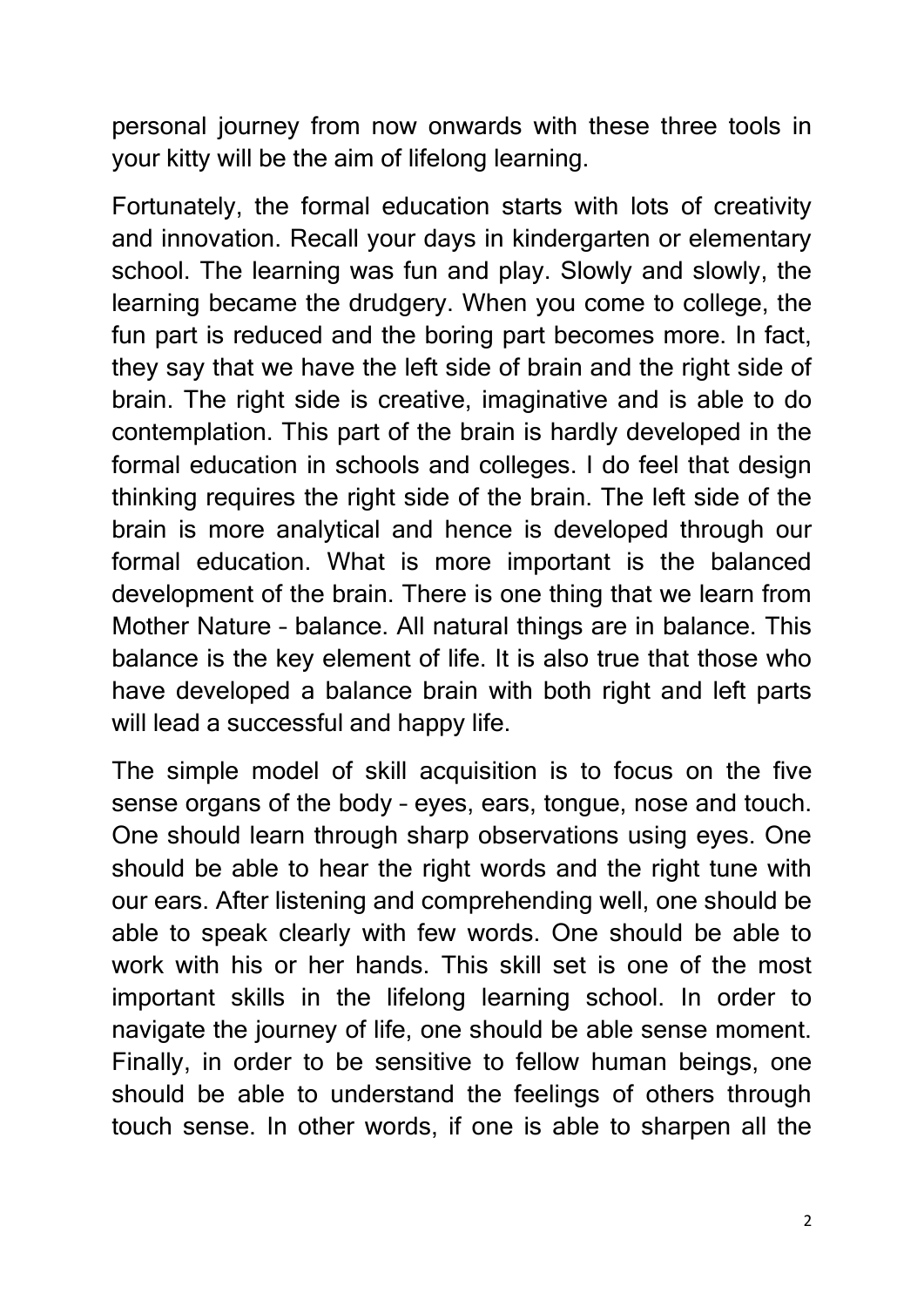sense organs and process the signals that we all continuously receive from these sensors, it will be a true education.

The signal processing is done by the mind using the left and the right sides of the brain. The mind generates the output signal after due processing which results in our actions. The processor, namely the mind, should be calm, should be noisefree, should be able to compare the signal with the knowledge base of mind, should be able to do the analytical as well as creative data processing and come up with a decision. In short, the mind should be a good designer!

So, the question that I wish to raise today is: What is design thinking?

I believe that all design thinking involves the creative thinking. However, all creative thinking is not the design thinking. So, there is some common intersection between the design thinking and the creative thinking. There are some unique features as well. Design thinking is focused on the creative exploration of solutions of a specific need, a specific problem. Creative thinking may not explore the solutions to a problem. Design thinking involves conversion of the ideas into the artefacts. In other words, the realization aspect of an idea is an integral part of design thinking. Since these artefacts are physical in nature, one needs to have the capability of analysis in design thinking. So, besides creativity, one needs to have the capability of analysis and realization in design thinking.

Lateral learning from different other branches of knowledge are very important in design thinking. The aspect of psychology is a dominant part of mind thinking. So, a good background of how a creation is perceived by users in a psychological manner is very important for a designer. Please remember the psychological make-up is based on cultural background as well.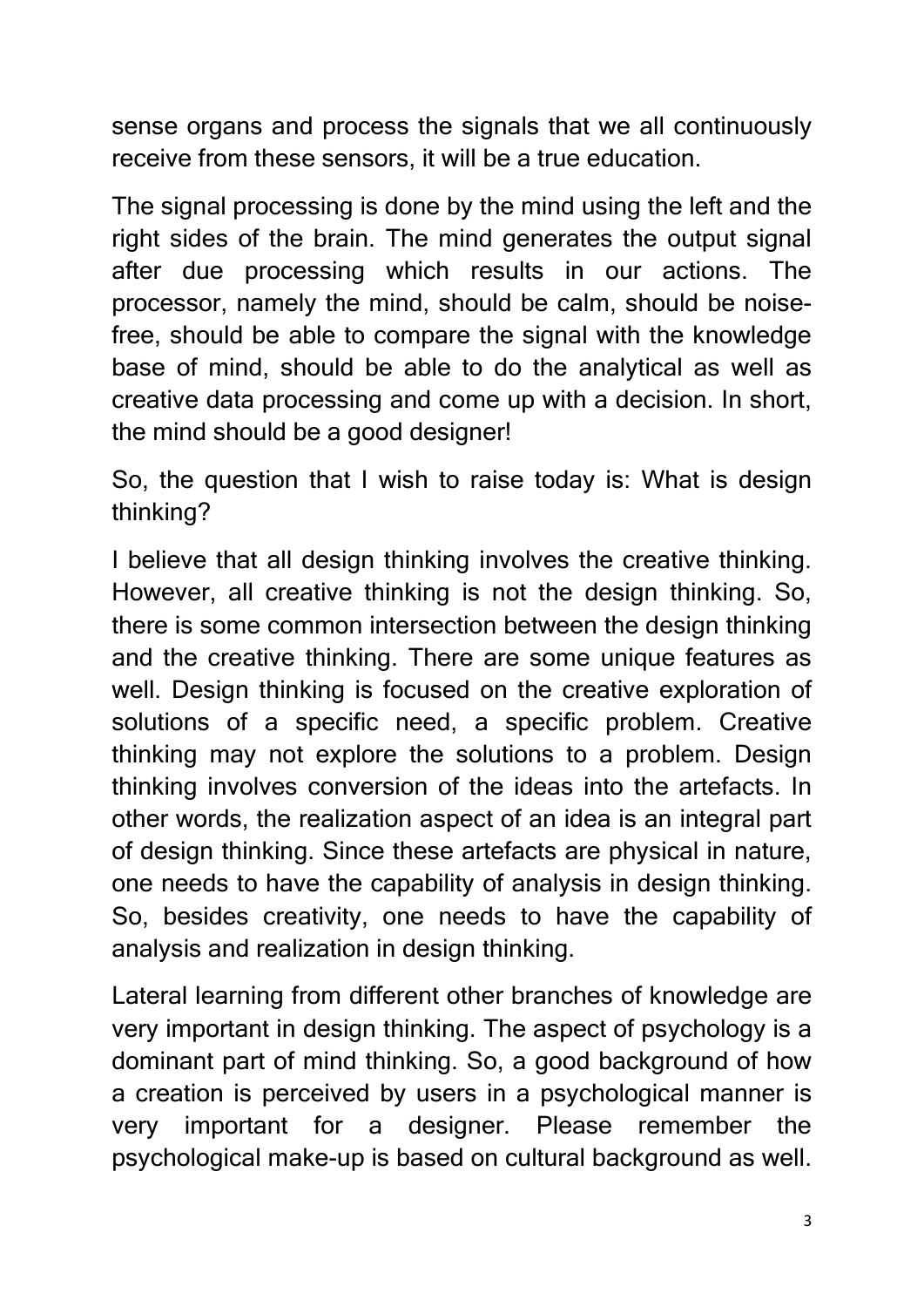In short, the aspects such as form, shape, color and many other attributes which affect the aesthetics of a design are indeed based on the psychological aspect. The sociological aspects of a design are also very relevant. A design is placed in a society and hence the social norms and social rules indeed determine the acceptability of a design. The economics of a design is equally important. Many designers do not consider such an aspect while creating a prototype. However, when a design is adapted for large scale consumption or manufacture, the economic aspects are indeed very dominant. Finally, I do wish to emphasize that the philosophical aspects of design are the most pervasive attributes. These may not be explicit in the foreground but are very much present all around in a design. Hence, a designer is ultimately a philosopher. One can see the history and see that all great architects and designers like Leonardo de Vinci were ultimately the philosophers.

Design thinking also requires a very good exposure to arts. The chemistry of color is well understood when one does lot of painting. The question of balance and grace is well understood when one learns different forms of dance. The flow, the coordination, the frequency of a design can be appreciated if one has an exposure to music. A design work is a group activity and the work in theatre provides good exposure to the group culture. Design is so visual that photography and films are windows through which one can understand these aspects of design. Finally, the different forms of literature such as novels, poetry, stories and plays are all manifestations of creative mind. All these forms are creations of designers.

In short, the design thinking is a mind-set and not a process. All the activities are pursued to create a positive mind-set. This is a lifelong journey. It eventually develops into a habit. A creative mind-set is the greatest gift for a human being. I do feel that